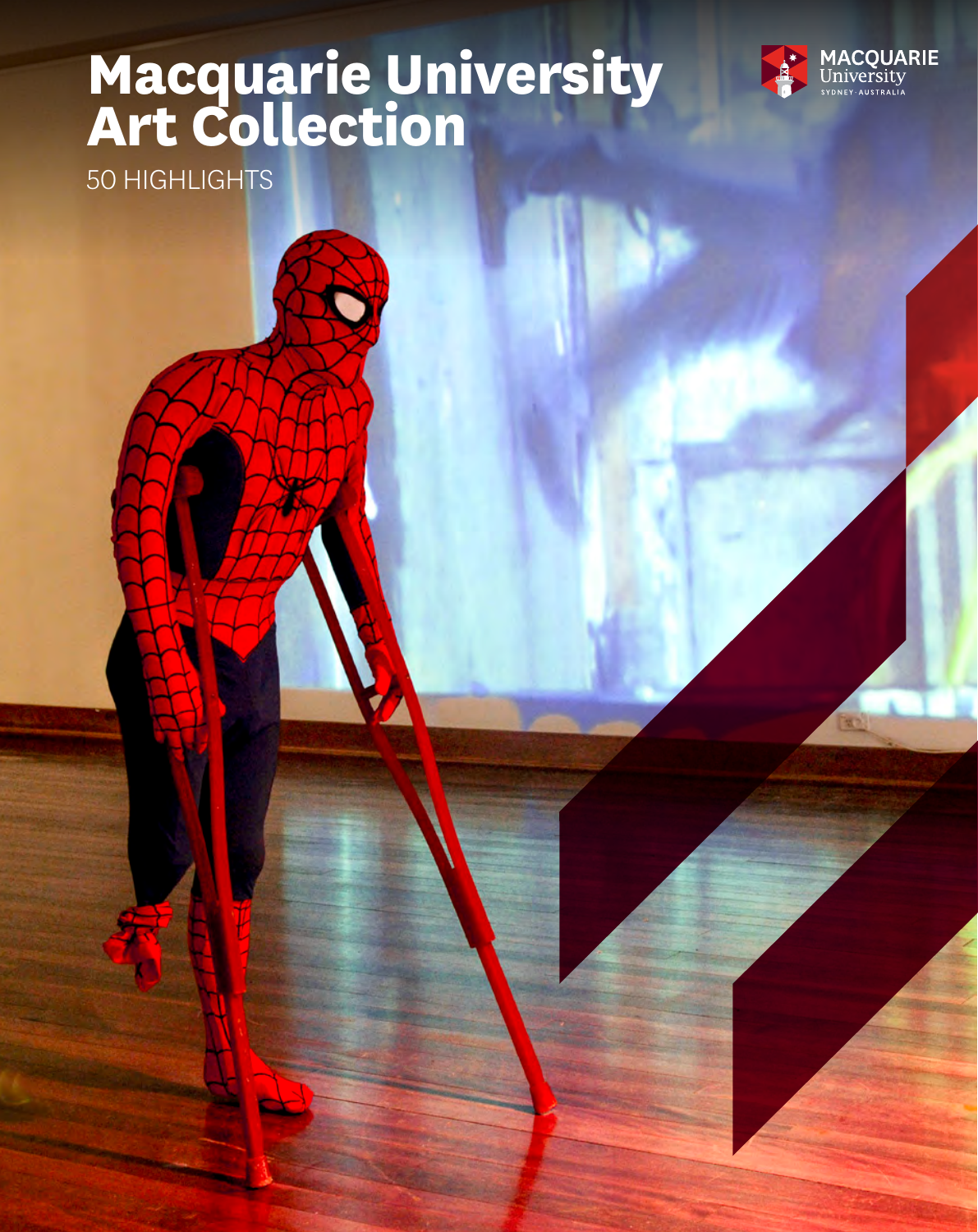## **Fan Dongwang** (b.1958) *DRAGON*, 2005

We are left in no doubt about Fan Dongwang's heritage or his unerring attachment to the profound traditions of his motherland. The image and the medium of his art are electric, contemporary and urbane, reflecting in many ways the very pulse of the city of his birth, Shanghai. And yet in content his art and especially his most effective and emphatic subject, the fearsome and flamboyant dragon, is powerfully indebted to deeply inscribed and definitive Chinese history and culture.

There is no more ubiquitous and potent symbol of ancient China than the dragon — the emblem of imperial authority, paternalistic and all powerful. In the Western tradition this mythological scaly reptile of a beast is recognised as a harbinger of evil, a notion fully in keeping with its grotesque and medieval appearance; whereas in the Chinese tradition the dragon is a benevolent rain-bearing beast, a genius of strength and goodness, the spirit of change and thus of life itself. From the time of the Han dynasty (206 BCE–220 CE) the dragon in China has been the ultimate symbol of imperial power and authority; the emperor's robes, thrones, and ritual, ceremonial and household paraphernalia were henceforth adorned with the omnipresent five-clawed dragon.

Fan transforms that ancient and elemental image into one of twenty-first century colour and flourish with all the panache of the contemporary and the vernacular of technology. He is confronting the diverse sensibilities of his own experience, a life that has brought him from China to Australia, in his art which is the meeting of east and west, of ancient and modern and achieving it all in the most engaging and contemporary visual language, a billboard style with a hint of humour.

Fan has another fascination that alludes to his continuing intrigue with differing cultural sensibilities between Chinese and Western traditions. In the Western pursuit of realism, the representation of mass and volume in figurative painting achieved through the manipulation of paint to modulate texture and shadow is a prime requisite; a contrast to the essentially linear and calligraphic character of Chinese painting. His paintings at first glance have a three-dimensional impression as though carved — a reference to his own studies and experiences as a student learning the long-established stone and ivory carving techniques. He has evolved a unique style of "sculptural painting" which echoes in both content and form his inherent historical and artistic instincts and values, and the opportunities and sheer excitement of the new world of twenty-first century universality and technology; a world full of contradictions and challenges which Fan thoughtfully, almost gently, confronts and distils into these images of contemporary flavour and humour.

**EDMUND CAPON**